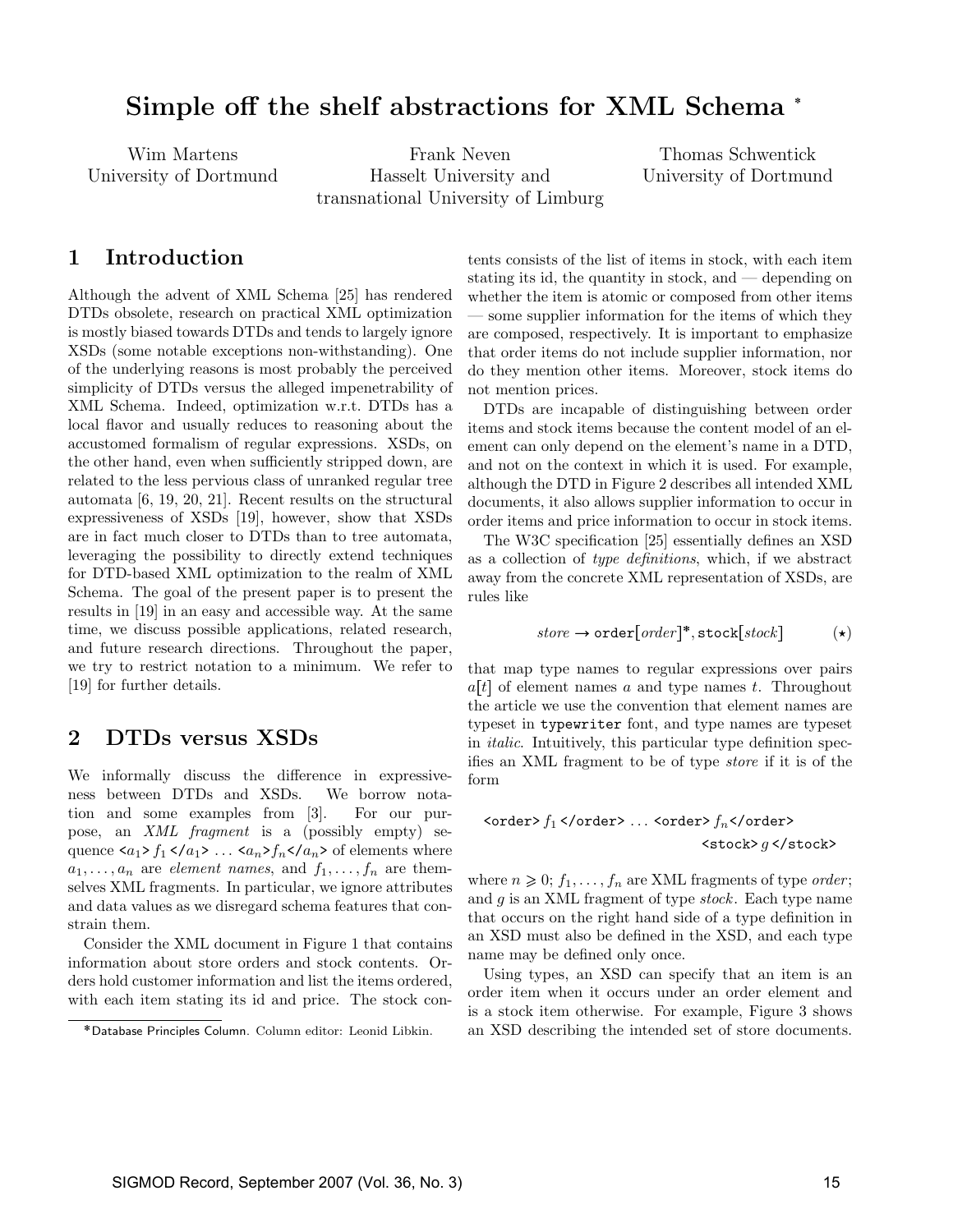Notice in particular the use of the types  $item_1$  and  $item_2$ to distinguish between order items and stock items.

It is important to remark that the 'Element Declaration Consistent' (EDC) constraint of the W3C specification requires multiple occurrences of the same element name in a single type definition to occur with the same type. Hence, type definition  $(\star)$  is legal, but

```
\mathit{persons}\rightarrow(\mathtt{person}[\mathit{male}]+\mathtt{person}[\mathit{female}])^+
```
is not, as person occurs both with type male and type female. Of course, element names in different type definitions can occur with different types (which is exactly what yields the ability to let the content model of an element depend on its context).

```
<store>
  <order>
    <customer>
        <name>John Mitchell</name>
        <email> j.mitchell@yahoo.com </email>
    </customer>
    <item> <id> I18F </id>
            <price> 100 </price>
    </item>
    \langleitem> ... \langle/item> ... \langleitem> ... \langle/item>
  </order>
  <order> ... </order> ... <order> ... </order>
  <stock>
    <item>
      \langleid> IG8 \langleid> \langleqty> 10 \langle/qty>
      <supplier> <name> Al Jones </name>
                    <email> a.j@gmail.com </email>
                    <email> a.j@dot.com </email>
        </supplier>
      </item>
      <item>
        <id> J38H </id> <qty> 30 </qty>
        <item>
           <id> J38H1 </id> <qty> 10 </qty>
           <supplier> ... </supplier>
        </item>
        <item>
           \langleid> J38H2 \langle/id> \langleqty> 1 \langle/qty>
           <supplier> ... </supplier>
      </item>
      <item> ... </item> ... <item> ... </item>
   </item>
   ...
   <item> ... </item>
 </stock>
</store>
```

```
Figure 1: Example XML document.
```

```
<!ELEMENT store (order*, stock)>
<!ELEMENT order (customer,item^{\mathrm{+}})>
\leq!ELEMENT customer (\texttt{name}, \texttt{email*})>
\leq! ELEMENT item (id, (price +
                (\texttt{qty}, (\texttt{supplier} + \texttt{item}^+))))>
<!ELEMENT stock (item+)>
<!ELEMENT supplier (name, email*)>
```
Figure 2: A DTD describing the document in Figure 1.

| root                     | $\rightarrow$ store[store]                                              |
|--------------------------|-------------------------------------------------------------------------|
| store                    | $\rightarrow$ order $[order]$ <sup>*</sup> , stock $[stock]$            |
| order                    | $\rightarrow$ customer [person], item [item <sub>1</sub> ] <sup>+</sup> |
| person                   | $\rightarrow$ name [emp], email [emp] <sup>+</sup>                      |
| $item_1$                 | $\rightarrow$ id[ <i>emp</i> ], price[ <i>emp</i> ]                     |
|                          | stock $\rightarrow$ item[item <sub>2</sub> ] <sup>+</sup>               |
| <i>item</i> <sub>2</sub> | $\rightarrow$ id[emp], qty[emp],                                        |
|                          | $(\texttt{supplier}[person] + \texttt{item}[item_2]^+)$                 |
| emp                      | - E                                                                     |

Figure 3: An XSD describing the XML document in Figure 1. The symbol  $\varepsilon$  denotes the empty string.

### 3 A formal abstraction

Fix a finite set EName and Types of element and type names, respectively. The set of elements is then defined as Elem (EName, Types) =  ${a[t] | a \in \text{EName}, t \in \text{Types}}$ . As EName and Types will be always clear from the context, we simply write Elem in the sequel.

We view an XML fragment  $f = f_1 \cdots f_n$  as a sequence of labeled trees where every tree consists of a finite number of nodes, and every node  $v$  is assigned an element name denoted by  $lab(v)$ . We assume the existence of a virtual root root which acts as the common parent of the roots of the different  $f_i$ .

The set of regular expressions  $r$ , denoted by REG, is given by the following syntax:

$$
r ::= \varepsilon \mid \alpha \mid r, r \mid r + r \mid r^* \mid r^+ \mid r?
$$

where  $\varepsilon$  denotes the empty string and  $\alpha \in$  Elem. Their semantics is the usual one and is therefore omitted.<sup>1</sup>

Definition 1. An XSchema is a tuple S (EName, Types,  $\rho, t_0)$  where <code>EName</code> and <code>Types</code> are finite sets of elements and types, respectively,  $\rho$  is a mapping

<sup>&</sup>lt;sup>1</sup>We note that XSDs actually allow numerical occurrence operators (minoccurs and maxoccurs) and a mild form of shuffling (ALL). As these are all definable within REG, we disregard them for the moment.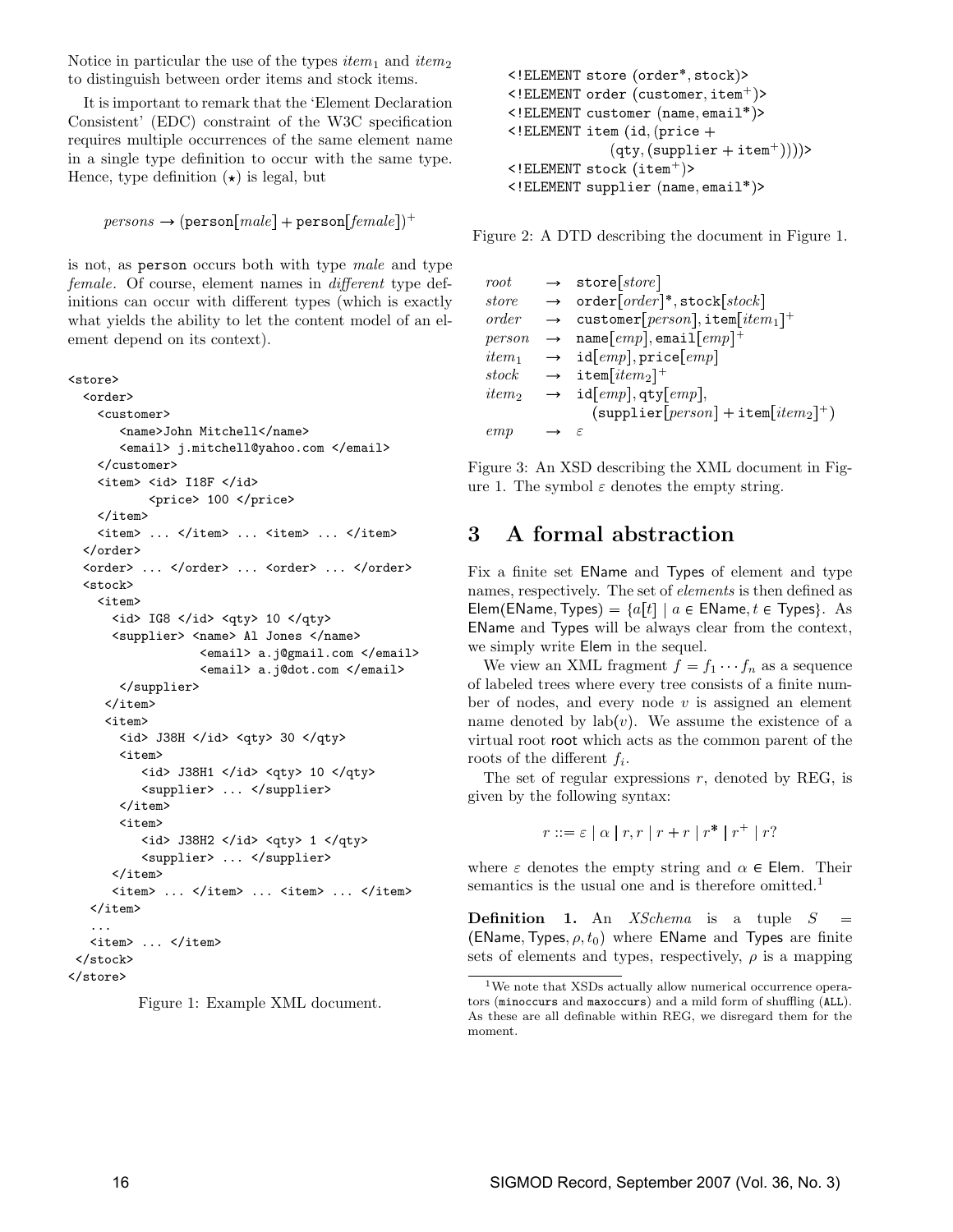from Types to regular expressions over alphabet Elem, and,  $t_0 \in$  Types is the start type.

We sometimes also refer to  $\rho(t)$  as the *content model* associated to t. Later on, we are going to restrict  $\rho$  to deterministic regular expressions as defined below in Section 4.

#### Example 1. In Figure 3, EName  $=$  {store, order, stock, customer, item, name, email, id, qty, price,

 ${\rm supplier}\}$ , Types = {root, store, order, person,  $item_1, item_2, stock, emp\}, t_0 = root, and the func$ tion  $\rho$  is depicted in arrow notation.

A typing  $\tau$  of f is a mapping assigning a type  $\tau(v)$   $\in$  Types to every node v in f (including the virtual root). For a node  $v$  with children  $v_1, \ldots, v_n$ , define child-string  $(\tau, v)$  as the typed string  $\text{lab}(v_1)[\tau(v_1)]\cdots\text{lab}(v_n)[\tau(v_n)].$ 

Definition 2 (validation). An XML fragment f conforms to or is valid w.r.t. a schema  $S = (EName, Types, \rho, t_0),$ if there is a typing  $\tau$  of f such that, for every node v, child-string  $(\tau, v)$  matches the regular expression  $\rho(\tau(v))$ , and  $\tau$ (root) =  $t_0$ . We then call  $\tau$  a valid typing.

Despite the clean formalization, the above definition does not entail a validation algorithm. One possibility is to compute, for each node  $v$  in  $f$ , a set of possible types  $\Delta(v)$  ⊆ Types such that, for each type  $t \in \Delta(v)$ , the XML subfragment rooted at  $v$  is valid w.r.t. the schema with start type  $t$ . The XML fragment is then valid w.r.t.  $S$ itself when the start type  $t_0$  belongs to  $\Delta$ (root). The sets  $\Delta(v)$  can be computed in a bottom-up fashion. Indeed,  $t \in \Delta(v)$  iff (1) v is a leaf node and  $\rho(t)$  contains the empty string; or,  $(2)$  v is a non-leaf node with children  $v_1, \ldots, v_n$  and there are  $t_1 \in \Delta(v_1), \ldots, t_n \in \Delta(v_n)$ such that  $\text{lab}(v_1)[t_1] \cdots \text{lab}(v_n)[t_n] \in \rho(t)$ . A valid typing can then be computed from the sets  $\Delta$  by an additional top-down pass through the tree. Although this kind of bottom-up validation is a bit at odds with the general concept of top-down or streaming XML processing, the algorithm can be adapted to this end (cf., for instance,  $[20, 22]$ .

Before we restrict XSchemas to obtain the corresponding classes of DTDs and XSDs, we first discuss deterministic regular expressions.

## 4 Deterministic regular expressions

Not only the occurrence of types in rules is restricted by the XML Schema specification, but also the shape of the regular expressions in the rules themselves. That is, regular expressions should be deterministic. This constraint is often referred to as UPA: the Unique Particle Attribution constraint. The intuition behind the constraint is the following: the form of the regular expression should allow to match each symbol of the input string uniquely against a position in the expression when processing the input string in one pass from left to right. That is, without looking ahead in the string. For instance, the expression  $r_1 = (a + b)^* a$  is not deterministic as already the first symbol in the string aaa can be matched to two different a's in  $r_1$ . The equivalent expression  $r_2 = b^* a (b^* a)^*$ , on the other hand, is deterministic. Unfortunately, not every non-deterministic regular expression can be rewritten into an equivalent deterministic one [5]. Thus, semantically, the class of deterministic regular expressions, which we denote here by DREG, is a strict subclass of the regular languages. Moreover, it is not very robust, as it is not closed under union, concatenation, or Kleene-star, prohibiting an elegant constructive definition [5].

 -pressions (cf., e.g., pg 98 of [26] and [17, 24]) as it does There has been quite some debate in the XML community about the restriction to deterministic regular exnot serve its purpose: even for general regular expressions simple validation algorithms exist that are as efficient as those for deterministic regular expressions. One reason to maintain this restriction is to ensure compatibility with SGML parsers, the predecessor of XML.

Deterministic regular expressions are characterized as one-unambiguous regular expressions by Brüggemann-Klein and Wood [5]. For a regular expression  $r$  over elements, we denote by  $\bar{r}$  the regular expression obtained from r by replacing, for each i, the ith a-element in  $r$ (counting from left to right) by  $a_i$ . For example,  $\overline{r_2}$  is  $b_1^*a_1(b_2^*a_2)^*.$ 

**Definition 3.** A regular expression  $r$  is one-unambiguous iff there are no strings  $wa_i v$  and  $wa_j v'$  in  $L(\overline{r})$  so that  $i \neq j$ .

Deciding whether a regular expression  $r$  is oneunambiguous can be done in quadratic time [4]. The algorithm constructs the Glushkov Automaton  $G(r)$  for r and checks whether it is deterministic. In a nutshell, the states of  $G(r)$  are the positions of  $\overline{r}$  plus an initial state s. There is a transition from position  $x_i$  to  $y_i$  if there is a string in which the successive symbols  $x, y$  can be matched to  $x_i$  and  $y_j$ , respectively. A state is accepting if the corresponding position can match the final symbol of a word. The Glushhov automata  $G(r_1)$  and  $G(r_2)$  are depicted in Figure 4.

It can be decided in exponential time whether there is a deterministic regular expression equivalent to a given regular expression [5]. If so, the algorithm can return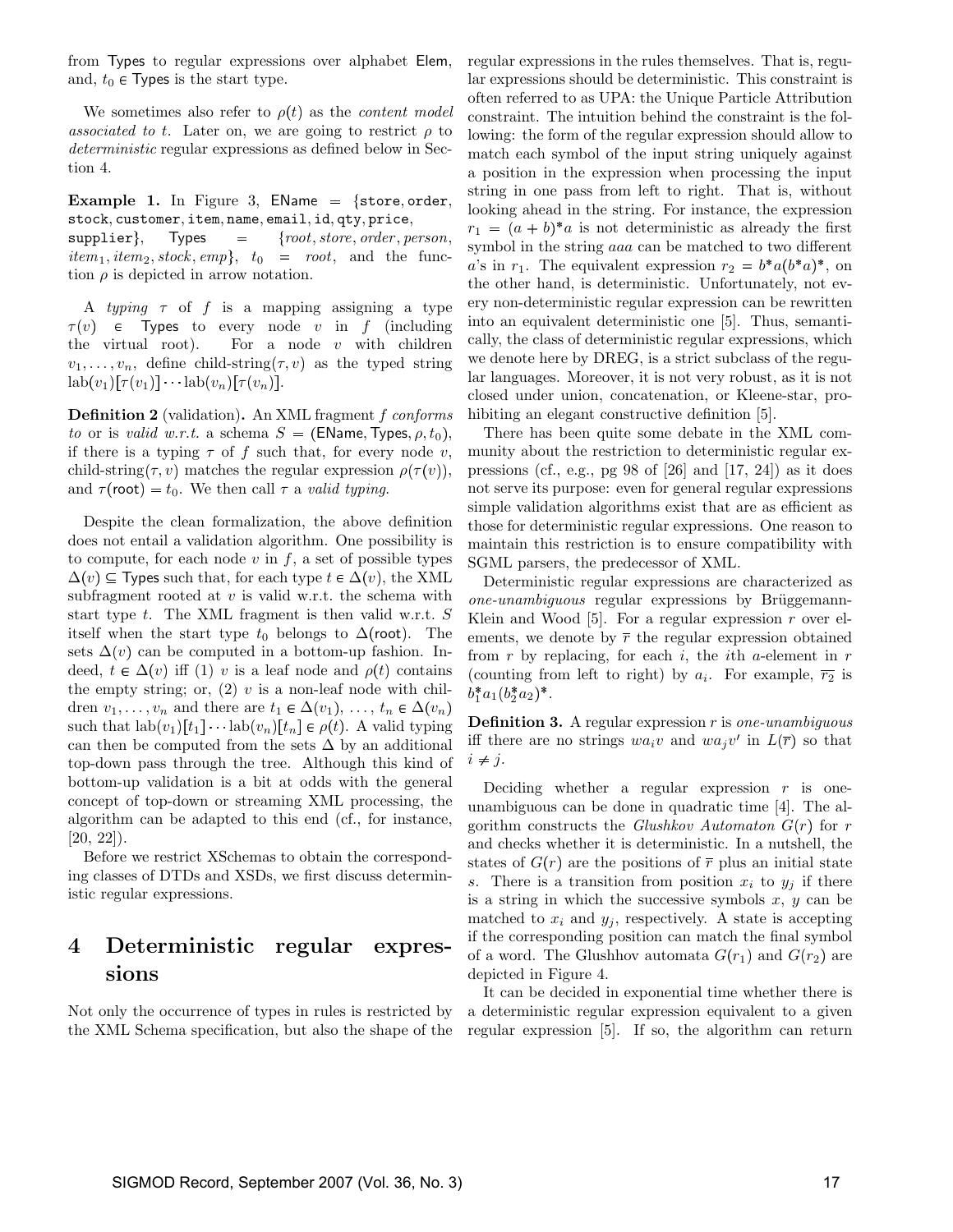

Figure 4: The Glushkov automata  $G(r_1)$  and  $G(r_2)$ . Note that  $G(r_2)$  is deterministic whereas  $G(r_1)$  is not.

an equivalent deterministic expression of a size which is double exponential.

### 5 DTDs and XSDs formalized

We restrict the general class of XSchemas to DTDs and XSDs:

**Definition 4.** Let  $S = (EName, Types, \rho, t_0)$  be a schema. Then,

- 1. S is *local* when  $\textsf{EName} = \textsf{Types}$  and regular expressions in  $\rho$  are defined over the alphabet  $\{a[a] \mid a \in \rho\}$  be the EName}; this simply means that the name of the element also functions as its type.
- 2. S is *single-type* when there are no elements  $a[t_1]$  and  $a[t_2]$  in a  $\rho(t)$  with  $t_1 \neq t_2$ .

We now formally define the different classes of XSchemas (as proposed in [20]):

- Definition 5. A DTD is a local XSchema with deterministic regular expressions.
	- An *XSD* is a single-type XSchema with deterministic regular expressions.

A Relax NG schema [7] can then be abstracted by an XSchema.

## 6 Typing a schema

For general XSchemas, a valid typing is not necessarily unique. Consider for instance the schema

$$
\begin{array}{rcl}\n\text{root} & \rightarrow & \mathsf{a}[a1] + \mathsf{a}[a2] \\
a1 & \rightarrow & \mathsf{b}[emp] \\
a2 & \rightarrow & \mathsf{b}[emp] \\
\text{emp} & \rightarrow & \varepsilon\n\end{array}
$$

defining the fragment  $\langle a \rangle \langle b \rangle \langle a \rangle$  where a can be both assigned the type  $a1$  and  $a2$ . In addition, computing a valid typing can not be achieved in one top-down pass through the XML fragment. Consider for instance the schema

$$
\begin{array}{rcl}\n\text{root} & \rightarrow & \mathsf{a}[a1] + \mathsf{a}[a2] \\
a1 & \rightarrow & \mathsf{b}[emp] \\
a2 & \rightarrow & \mathsf{c}[emp] \\
emp & \rightarrow & \varepsilon\n\end{array}
$$

No type can be assigned to a before its child is visited. In contrast, the single-type restriction ensures that XSDs can be uniquely typed in a top-down fashion. To be precise, one-pass typing in a top-down fashion means that the first time a node is visited a type should be assigned (so only based on what has been seen up to now) and that a child can be visited only when its parent is already visited.

**Theorem 1.** [20, 19] When an XML fragment f is valid w.r.t. an XSD, then there is exactly one valid typing which in addition can be computed in a one-pass topdown fashion.

Proof. The theorem follow from a simple algorithm to validate an XML fragment against a schema  $S =$ (EName, Types,  $\rho, t_0$ ). Define  $\tau$ (root) =  $t_0$ . For every node v with children  $v_1, \ldots, v_n$  for which  $\tau(v)$  is defined, let  $t_i$ be the unique type such that  $\text{lab}(v_i)[t_i]$  occurs in  $\tau(v)$ . Set  $\tau(v_i) = t_i$ . When child-string<sub> $\tau(v) \notin \rho(\tau(v))$  then re-</sub> ject as the document is not valid, otherwise proceed as before.  $\Box$ 

Theorem 1 has an interesting consequence. In a scenario where XML data is processed as a stream, the type of each element is determined when its opening tag arrives. Consequently, any decisions depending on the type of an element can be triggered immediately. Similarly, parsing w.r.t. an XSD works fine for documents in SAXrepresentation.

We mention that when UPA is enforced, the singletype or EDC constraint is actually not necessary to obtain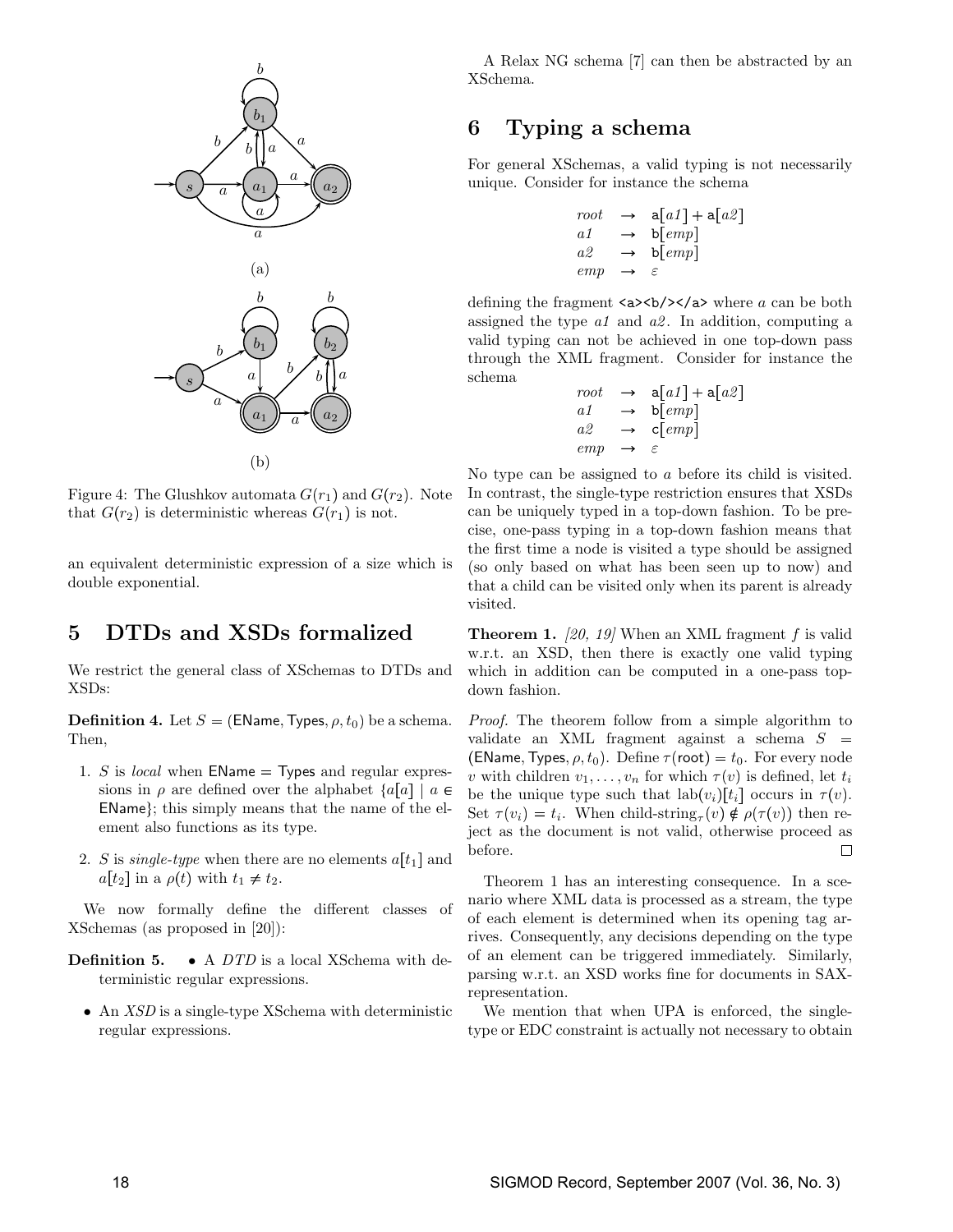unique one-pass top-down typing: UPA alone already implies it (cf. Section 8.7 in [19]). The reason being that any deterministic regular expression is restrained-competition and the latter implies one-pass preorder and therefore also top-down typing. Actually, the class of restrainedcompetition XSchemas captures precisely the fragment of XSchemas admitting one-pass preorder typing [19].

## 7 A type-concealed definition of XSDs: DFA-based XSDs

From the proof of Theorem 1, it already becomes apparent that the type of a node in a valid typing w.r.t. an XSD  $S = (EName, Types, \rho, t_0)$  only depends on the type of its parent. That type in turn only depends on its parent, and so on until the root is reached. Actually, this type dependence can be captured by a deterministic finite automaton (DFA). Indeed, define a DFA which starts at the root in initial state/type  $t_0$  and moves from state/type t to state/type t' while reading a iff  $a[t']$  occurs in  $\rho(t)$ . This view decouples types from the rules and hides them in the automaton. We formalize this next. In this respect, let child-string $(v)$  be the string formed by the labels of the children of v.

**Definition 6.** A DFA-based XSD is a tuple  $D =$ (EName,  $A, \lambda$ ), where  $A$  is a DFA using the states Types and  $\lambda$  is a function mapping states of A to regular expressions in DREG over EName (so not over Elem!). An XML fragment  $f$  is *valid w.r.t.*  $D$  if, for every node  $v$  of f, child-string $(v) \in \lambda(q)$ , where q is the state reached by A when started in its start state on the path from root to  $\upsilon$ .

A DFA-based XSD for our running example is displayed in Figure 5.

The following Proposition (which is proved as Lemma 7 in [11]) shows that the model of DFA-based XSDs can be used without compromise in modeling XML Schema.

Theorem 2. Any DFA-based XSD can be translated into an equivalent XSD in at most quadratic time, and vice versa.

## 8 A type-free definition of XSDs: pattern-based XSDs

As DTDs do not employ types, the content model of a node is determined by its label. So, the context which can be delineated by a DTD is simply the element name of the node at hand. For a node v, we denote by anc-str(v) the ancestor-string which is given by the labels of the nodes



Figure 5: A DFA-based XSD equivalent to the XSD in Figure 3.

on the path from root to  $v$ . From the discussion in the previous section, it becomes apparent that the context which can be described by an XSD is restricted to the ancestor-string of the node at hand and can be defined in a regular way. By replacing the DFA in Definition 6 by regular expressions, we obtain a formalism closely related to DTDs [19].

**Definition 7.** A pattern-based XSD P is a set  $\{r_1 \mapsto$  $s_1, \ldots, r_m \mapsto s_m$  of rules, where all  $r_i$  are in REG and all  $s_i$  are in DREG.

We refer to the  $r_i$  and  $s_i$  as the vertical and the horizontal patterns, respectively. The following two semantics for pattern-based XSDs have been considered [13].

- **Definition 8.** An XML fragment  $f$  is existentially *valid* with respect to a pattern-based schema  $P$  if, for every node v of f, there is a rule  $r \vdash s \in P$ such that anc-str(*v*) matches r and child-string (*v*) matches s.
	- An XML fragment f is universally valid with respect to a pattern-based schema  $P$  if, for every node  $v$  of f, and each rule  $r \vdash s \in P$  it holds that anc-str(v) matches r implies child-string (v) matches s.

A pattern-based schema for our running example is shown in Figure 6. The reader might notice that in this example the existential and the universal semantics coincide. Though more convenient as a specification mech-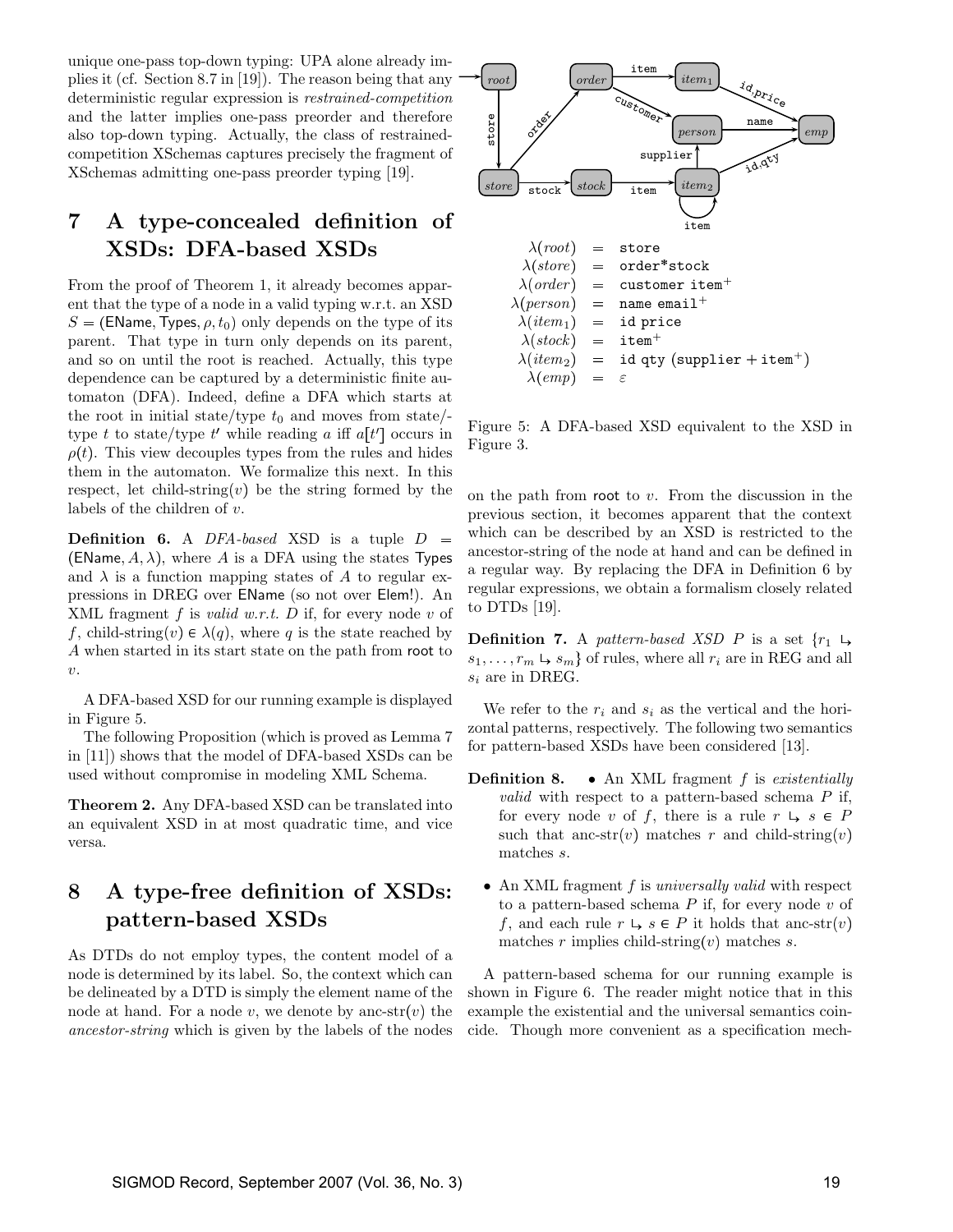```
\varepsilon \mapsto store
                        store \mathsf{L} order* stock
              store order \downarrow customer item<sup>+</sup>
store order customer \downarrow name email<sup>+</sup>
      store order item L id price
              store stock \downarrow item<sup>+</sup>
    \texttt{store stock item}^+ \;\; \cup \;\; \texttt{id} \; \texttt{qty} \; (\texttt{supplier} + \texttt{item}^+)store stock item<sup>+</sup> supplier \downarrow name email<sup>+</sup>
                       store order item (id+price) \vdash \varepsilonstore order customer (\texttt{name} + \texttt{email}) \;\; \downarrow \;\; \varepsilonstore stock item^+ supplier (\texttt{name} + \texttt{email}) \;\; \downarrow \;\; \varepsilonstore stock item^+ (id+qty) \downarrow \varepsilon
```


anism than DFA-based XSDs, translation to and from XSDs is a bit more problematic as shown by the following Theorem. In Section 9 we exhibit fragments occurring in practice with better behavior.

- Theorem 3. 1. Translating a pattern-based XSD under the existential or universal semantics to an equivalent XSD requires double exponential time [11].
	- 2. Translating an XSD to an equivalent pattern-based XSD under the existential or universal semantics requires exponential time [19].

## 9 XSDs in practice

The formal taxonomy presented in Definition 5 begs the question to what extent the expressiveness of DTDs and XSDs is actually used in practice. In [19, 2], a substantial corpus of DTDs and XSDs was harvested from the Web, including the Cover Pages [9] incorporating highquality schemas representing various standards such as the XML Schema Specification, XHTML, UDDI, RDF and others. The study in [19] mainly focused on expressiveness in terms of typing while [2] together with [1] also considered content models.

#### 9.1 Local Typing

It turns out that out that the far majority (85%) of the considered XSDs where in fact structurally equivalent to a DTD: at most one type is associated to every element name. So only the remaining 15% of the XSDs use the typing mechanism to actually define non-local classes of XML documents. Surprisingly, in 90% of these cases, types only depend on the parent context like in Figure 3 where an item has type  $item_1$  when its parent has label order and type  $item_2$  otherwise. In the few remaining cases, types depend on the grand- or the great grandparent context as for instance exemplified in Figure 7. The interpretation is simple: a  $j^1$  element can only occur

as the great grandchild of a b element while a  $j^2$  element can only occur as the great grandchild of a c element.

|  | $a \rightarrow b[b] + c[c]$                    |  | $h^1 \rightarrow j[j^1]$                         |
|--|------------------------------------------------|--|--------------------------------------------------|
|  | $b \rightarrow e[e] d[d^1] f[f]$               |  | $h^2 \rightarrow j[j^2]$                         |
|  | $c \rightarrow e[e] d[d^2] f[f]$               |  | $j^1 \rightarrow k[k] \ell[\ell]$                |
|  | $d^1 \rightarrow$ g[g] h[h <sup>1</sup> ] i[i] |  | $j^2 \rightarrow \mathbb{m}[m] \; \mathbf{n}[n]$ |
|  | $d^2 \rightarrow$ g[g] h[h <sup>2</sup> ] i[i] |  |                                                  |

Figure 7: An XSD abstracted from the most complicated XSD found in [19]: the type of j-elements depends on their great grand-parent.

#### 9.2 Content models

In [1] it was noted that in most regular expressions each element name occurs at most once. This observation lead to the definition of single occurrence regular expressions (SOREs). For instance,  $a((b^*+c)^*d)^*$  is a SORE while  $a(a + b)^*$  is not as a occurs twice. An earlier look at the same corpus of DTDs and XSDs in [2] revealed that most (99%) regular expressions occurring in practical schemas are in fact *chain regular expressions (CHAREs)*.<sup>2</sup> Each such expression is a SORE which can be written as a sequence of factors  $f_1 \cdots f_n$  where every factor is an expression of the form  $(a_1 + \cdots + a_k), (a_1 + \cdots + a_k)$ ?,  $(a_1 + \cdots + a_k)^+$ , or  $(a_1 + \cdots + a_k)^*$ . Here,  $k \geq 1$  and every  $a_i$  is an element name. For instance, the expression  $a(b+c)^*d^+(e+f)$ ? is a CHARE, while  $(ab+c)^*$  and  $(a^* + b?)^*$  are not. Note that every SORE, and therefore also every CHARE is deterministic (or one-unambiguous) as required by the XML specification.

#### 9.3 Implications

The discussion above implies that a large portion of practical XSDs is captured by the fragment of pattern-based  $XSDs$  where all vertical patterns are restricted to  $\ell/w$  and all horizontal patterns are SOREs. Here, is XPath's descendant axis and  $w$  is a path of element names. The pattern-based XSD of Figure 6 using this notation is depicted in Figure 8.

In [3] algorithms for learning this practical subclass of XSDs have been proposed. Furthermore, in strong contrast to general pattern-based schemas (cf. Theorem 3), when assuming a mild disjointness criterion, translating between existential and universal semantics, and translating back and forth to single-type XSchemas can be done in polynomial time [11].

<sup>2</sup>The single-occurrence property was initially missed.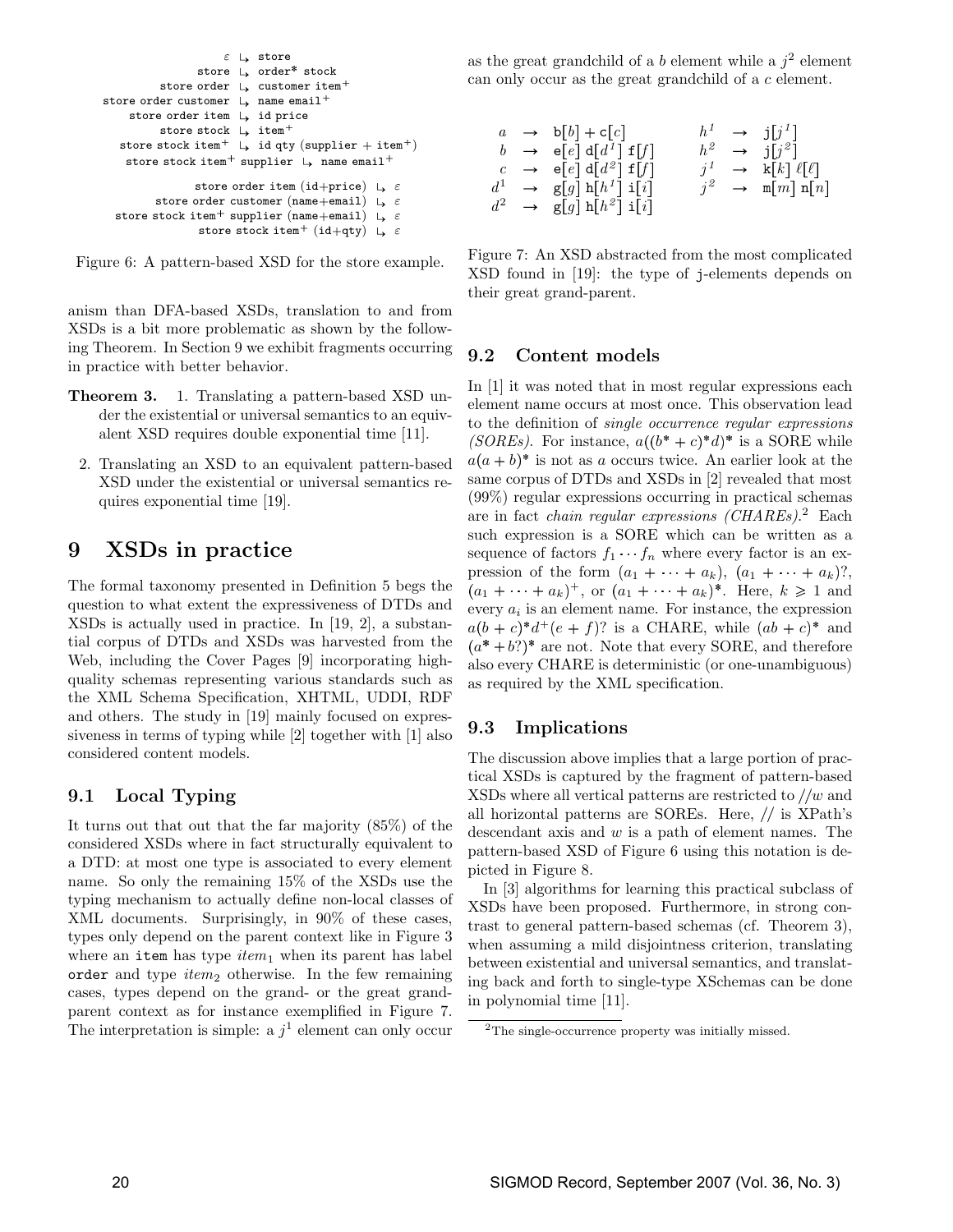$$
\begin{array}{c}\n\varepsilon \mapsto \text{store} \\
\hline\n\end{array}
$$
\n\n
$$
\begin{array}{c}\n\text{other } \downarrow \text{ order* stock} \\
\hline\n\end{array}
$$
\n\n
$$
\begin{array}{c}\n\text{other } \downarrow \text{ customer item}^+ \\
\hline\n\end{array}
$$
\n\n
$$
\begin{array}{c}\n\text{Number } \downarrow \text{ name email}^+ \\
\hline\n\end{array}
$$
\n\n
$$
\begin{array}{c}\n\text{Note/item } \downarrow \text{ id price} \\
\hline\n\end{array}
$$
\n\n
$$
\begin{array}{c}\n\text{Check/item } \downarrow \text{ id } \text{qty}(\text{supplier} + \text{item}^+) \\
\hline\n\end{array}
$$
\n\n
$$
\begin{array}{c}\n\text{time/item } \downarrow \text{ id } \text{qty}(\text{supplier} + \text{item}^+) \\
\hline\n\end{array}
$$
\n\n
$$
\begin{array}{c}\n\text{time/item } \downarrow \text{ name email}^+ \\
\hline\n\end{array}
$$
\n\n
$$
\begin{array}{c}\n\text{time/item } \downarrow \text{ name email}^+ \\
\hline\n\end{array}
$$
\n\n
$$
\begin{array}{c}\n\text{Time } \downarrow \varepsilon \quad \text{if } \text{prime } \downarrow \varepsilon \quad \text{if } \text{prime } \downarrow \varepsilon \quad \text{if } \text{prime } \downarrow \varepsilon \quad \text{if } \text{prime } \downarrow \varepsilon \quad \text{if } \text{prime } \downarrow \varepsilon \quad \text{if } \text{prime } \downarrow \varepsilon \quad \text{if } \text{prime } \downarrow \varepsilon \quad \text{if } \text{prime } \downarrow \varepsilon \quad \text{if } \text{prime } \downarrow \varepsilon \quad \text{if } \text{prime } \downarrow \varepsilon \quad \text{if } \text{prime } \downarrow \varepsilon \quad \text{if } \text{prime } \downarrow \varepsilon \quad \text{if } \text{prime } \downarrow \varepsilon \quad \text{if } \text{prime } \downarrow \varepsilon \quad \text{if } \text{prime } \downarrow \varepsilon \quad \text{if } \text{prime } \downarrow \varepsilon \quad \text{if } \text{prime } \
$$

Figure 8: A pattern-based XSD for the store in XPath notation.

### 10 Inexpressibility

Let  $t_1, t_2$  be two valid XML fragments for a DTD d and let  $v_1$  and  $v_2$  be nodes of  $t_1$  and  $t_2$ , respectively, with the same element name a. It is not hard to see that the fragment resulting from replacing the subtree  $t_1'$  rooted at  $v_1$  in  $t_1$  by the subtree  $t_2$  rooted at  $v_2$  in  $t_2$  is again valid w.r.t. d. We say that DTDs (or the sets of fragments they define) have the label-guarded subtree exchange property. Figure 9 gives an illustration.



Figure 9: Label-guarded subtree exchange. Nodes  $v_1$  and  $v_2$  are both labeled with the same label.

It turns out that XSDs also have a subtree exchange property, but this time it is ancestor-guarded, i.e., a subtree exchange can take place if  $v_1$  and  $v_2$  have the same ancestor-string.

The importance of the characterization of XSDs by a subtree-exchange property stems from the fact that inexpressibility results can be formally proved rather than vaguely stated: a set of XML fragments lacking this property can not be characterized by any XSD. For instance, a shortcoming attributed to XSDs is their inability to express certain co-constraints [8]. A simple example of such a co-constraint is the following: there must be an order-element with at least two item-children. Using the ancestor-guarded subtree exchange property, it is very easy to prove that this co-constraint cannot be expressed with XSDs. Indeed, let  $f_1$  and  $f_2$  be two XML fragments with two orders each. In  $f_1$  the first order has two items and the second order has one item. In  $f_2$  the first order has one items and the second order has two items. By replacing the first order of  $f_1$  by the first order of  $f_2$  we obtain an XML fragment without two-item orders.

Finally, in the same spirit it can be easily shown that XSDs, just as DTDs, lack some of the basic closure properties: they are not closed under union nor under negation.

### 11 Optimization

Because of the correspondence with regular tree automata, the inclusion and equivalence of XSchemas is EXPTIME-complete  $[23]$ , even when regular expressions are restricted to be deterministic [18]. For single-type XSchemas, these decision problems reduce to the corresponding decision problems on the class of allowed regular expressions [18, 19] and are therefore in polynomial time for XSDs. Furthermore, given an XSchema, it can be decided in EXPTIME whether an equivalent XSD or DTD exist. If so, an equivalent schema can also be constructed in EXPTIME  $[19]$ .

### 12 Conclusions

 $\epsilon T$  that, in contrast to what is mostly assumed, XML Schema We presented a detailed account of the structural expressiveness of XSDs. The most important message being is much closer to DTDs than to tree automata. In brief, it can be seen as DTDs extended with vertical regular expressions. Furthermore, both vertical and horizontal expressions can be greatly simplified to capture all practical XSDs.

An important omission from the abstraction presented here are the counting and shuffling expressions allowed in content models. These have a serious impact on the complexity of decision problems [10, 12, 14]. Moreover, one-unambiguity for such expressions is not yet fully understood [15, 16].

#### Acknowledgments

We thank Wouter Gelade for his comments.

#### References

- [1] G.J. Bex, F. Neven, T. Schwentick, and K. Tuyls. Inference of concise DTDs from XML data. In VLDB, pages 115–126, 2006.
- [2] G.J. Bex, F. Neven, and J. Van den Bussche. DTDs versus XML Schema: A practical study. In WebDB, pages 79–84, 2004.